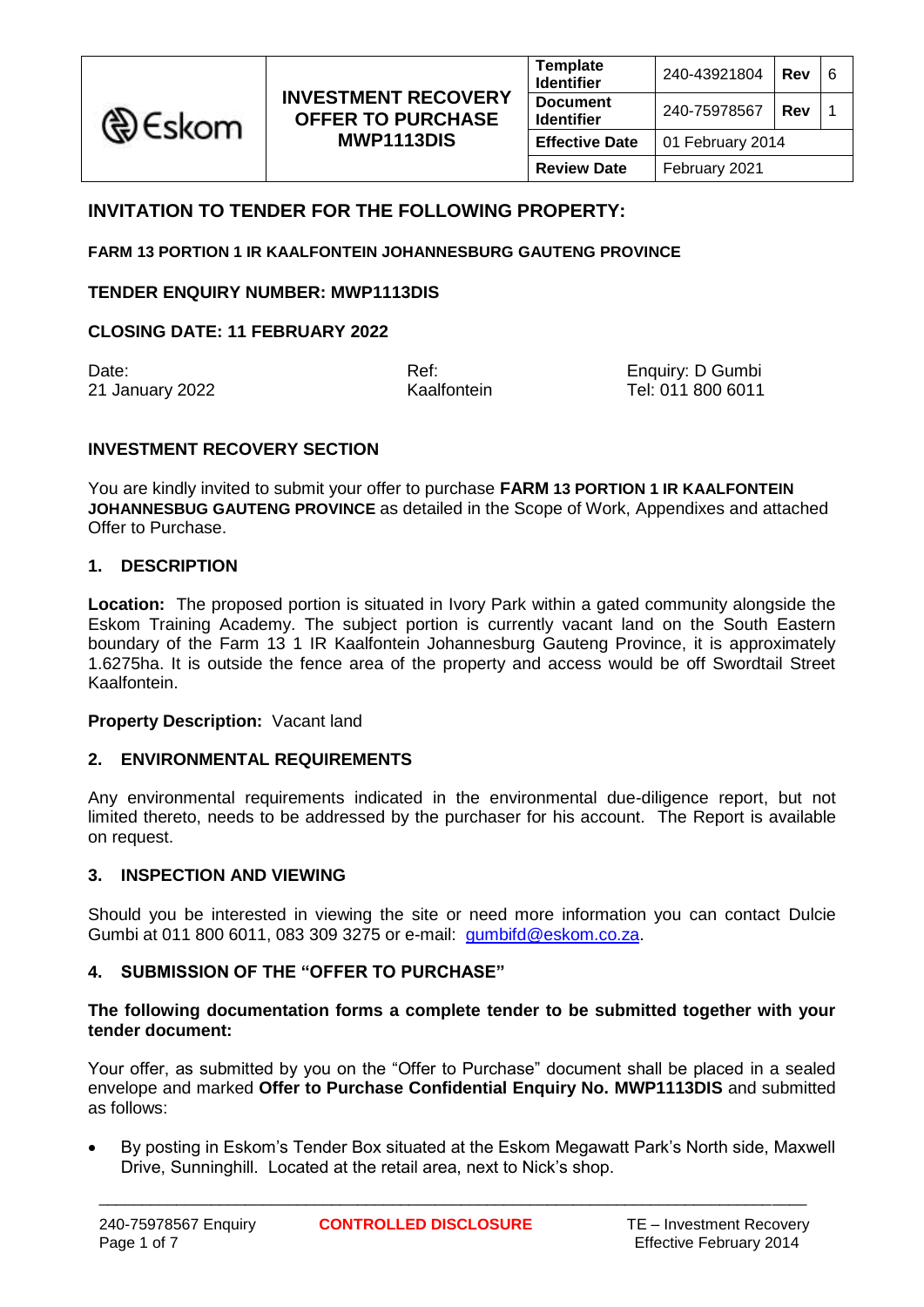| <b>৻</b> €skom | <b>INVESTMENT RECOVERY</b><br><b>OFFER TO PURCHASE</b><br>MWP1113DIS | <b>Template</b><br><b>Identifier</b> | 240-43921804     | l Rev | -6 |
|----------------|----------------------------------------------------------------------|--------------------------------------|------------------|-------|----|
|                |                                                                      | <b>Document</b><br><b>Identifier</b> | 240-75978567     | Rev   |    |
|                |                                                                      | <b>Effective Date</b>                | 01 February 2014 |       |    |
|                |                                                                      | <b>Review Date</b>                   | February 2021    |       |    |

### Fax to: **086 212 7654**

Please note: **Tenders may be faxed to this number only or emailed to tenderoffice@eskom.co.za**

**Please retain proof of date and time fax was send.**

**Closing date: 10:00AM ON 11 FEBRUARY 2022**

**ALL OFFERS TO PURCHASE ARE TREATED AS CONFIDENTIAL!**

### **NO LATE OFFERS WILL BE ACCEPTED!**

## **5. PRICING AND TENDERING**

- Please quote the tender enquiry number on all correspondence.
- The offered price must be tendered in Rand and will be the full offered price for the purchase of the property on sale, and must exclude costs. Only a price as such will be accepted for evaluation.
- The successful buyer must provide their own finance and will be responsible and liable for transfer duties, registration fee and all costs related to the transfer of ownership from the seller to the buyer.
- Should the property be sold in such a way that will require or need the use of Value Added Tax, the tenderer must clearly indicate this position and provide their VAT number and details on their tender document. The tender document must show Value Added Tax separate from the price that is offered for the property on sale.
- Please take note of the STANDARD CONDITIONS OF TENDER, (March 2013) noted in this letter and any amendments that accompany the **TENDER ENQUIRY MWP1113DIS.** The tenderer should understand that his / her signed Offer to Purchase serves as his legal agreement to the Standard conditions of tender.
- Please take note of the SOE NON-CORE PROPERTY DISPOSAL POLICY AND B-BBEE GUIDELINES JUNE 2008 RESIDENTIAL POINTERS.

| <b>STANDARD CONDITIONS OF TENDER</b>                       | SOE NON-CORE PROPERTY DISPOSAL<br><b>POLICY</b> |
|------------------------------------------------------------|-------------------------------------------------|
| PDF.<br><b>Standard Conditions</b><br>of Tender March 201. | PDF<br>SOE Non-Core<br>Property Disposal Poli   |

# **6. SCOPE OF WORK**

Sale of Vacant land Farm 13 Ptn 1 IR Kaalfontein Johannesburg Gauteng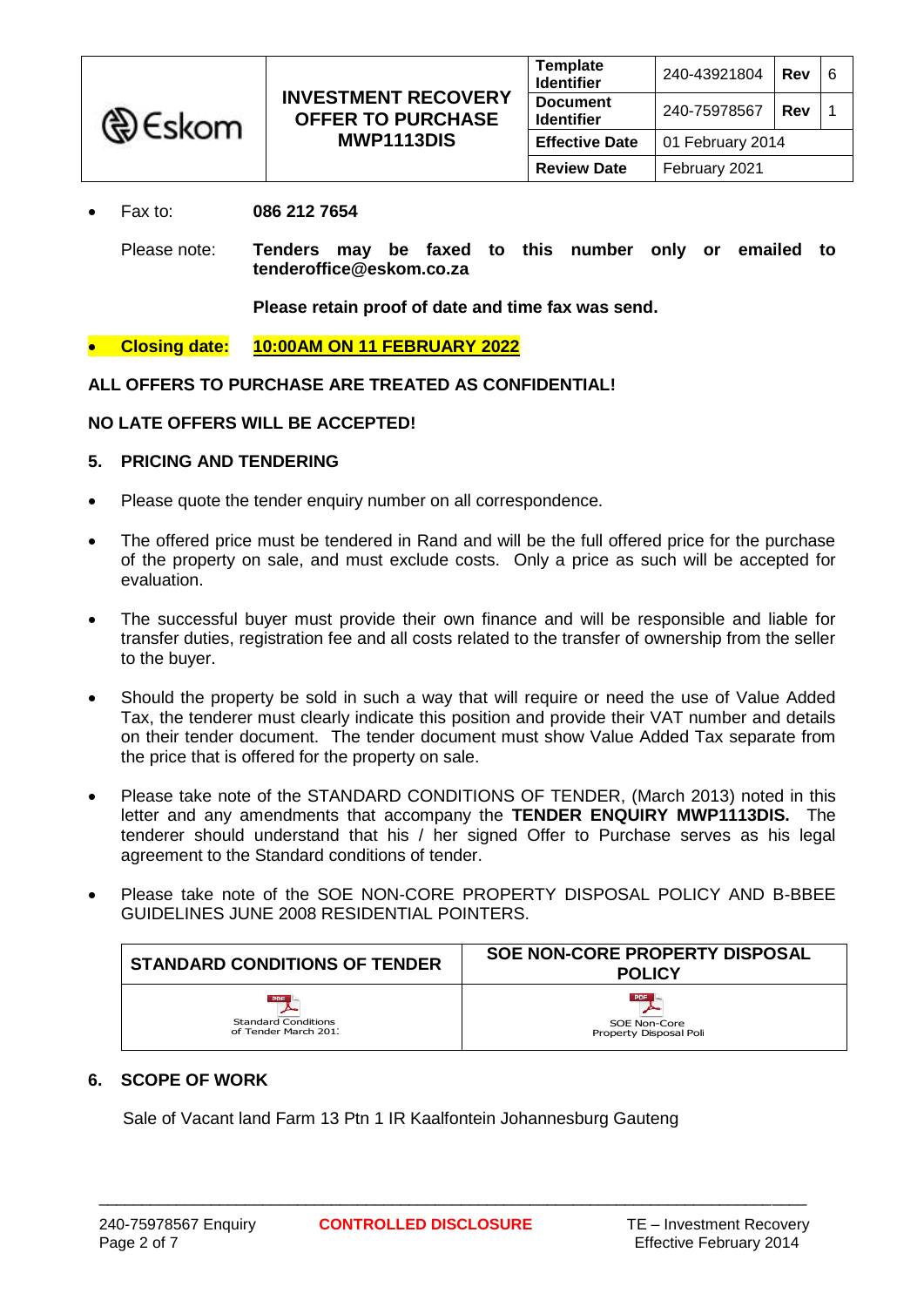

| <b>VERY</b><br><b>ASE</b> | <b>Template</b><br><b>Identifier</b> | 240-43921804     | Rev | 6 |
|---------------------------|--------------------------------------|------------------|-----|---|
|                           | <b>Document</b><br><b>Identifier</b> | 240-75978567     | Rev |   |
|                           | <b>Effective Date</b>                | 01 February 2014 |     |   |
|                           | <b>Review Date</b>                   | February 2021    |     |   |

## **NOTES**

- a. Tender is subject to proof of funds from the bank that would be payable within 14 days upon signing the deed of sale with Eskom. Deed of sale and servitude agreement should be signed within 30 days after the successful Tenderer has been notified.
- b. Undisturbed occupation of the property shall be given to the purchaser upon registration of the property in the purchaser's name.
- c. The conveyancer responsible for the transfer of the property will be selected from Eskom's Panel of Attorneys.
- d. All servitude deeds in favour of Eskom will be registered prior or simultaneous with the transfer of the property.
- e. The conveyancer shall ensure registration of the transfer immediately after all the relevant conditions as set out in this agreement have been fulfilled. Transfer and bond costs must be paid by the purchaser to an interest bearing account in accordance with Section 78 (2A) of the Attorneys Act (Act No 53 of 1979) established and administered by the Conveyancers on request, immediately by the purchaser to the transferring attorneys. The Purchaser and seller must immediately on request, provide information and sign all documents in order to ensure registration of the bond and property.
- f. Should registration of the transfer be delayed for more than 30 days, Eskom would have the right to withdraw and offer to the next acceptable bidder.
- g. On the date of registration of transfer, all risks of damage in connection with the property and ownership shall be transferred to the purchaser, together with all the benefits and responsibilities for payment of any rates, property taxes and/or expenses in connection with the Property. The Purchaser shall also be responsible to insure the property against any contingency.
- h. The property is sold VOETSTOOTS, subject to all conditions of title and servitudes contained in the current and/or previous Title Deeds of the property, which are available for public inspection at the relevant deeds office, as well as any new conditions of title and servitudes for Eskom infrastructure that may exist regarding the current condition and size of the Property.
- i. All parties will declare that they have acquainted with the VOETSTOOTS clause and the legal effect thereof. The Property is sold in its current condition, excluding any normal wear and tear from the date of signature of this agreement to the date of registration.

### **7. RISK AND OWNERSHIP**

Full risk and ownership of the property on sale passes to the successful buyer immediately at the time Eskom confirms the sale with the buyer, who will become fully responsible and liable for the property.

# **8. GUARANTEE / WARRANTY**

Eskom Holdings SOC Limited gives no guarantee or warranty to the workability or condition of this property other than allow each tenderer to familiar themselves at the site prior to tendering in terms of the Consumer Protection Act.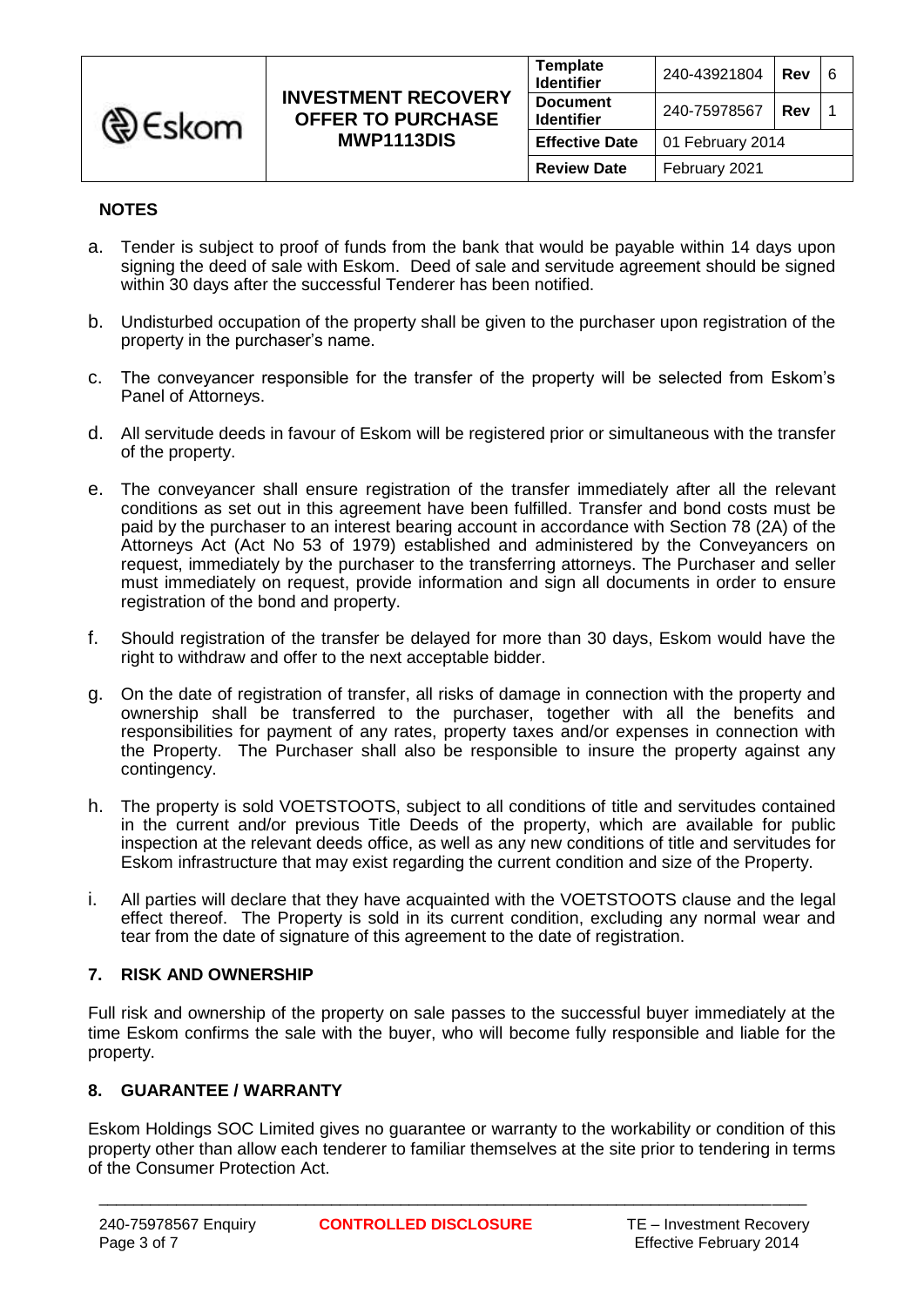| <b><i>A</i></b> Eskom |                                                        | <b>Template</b><br><b>Identifier</b> | 240-43921804     | Rev |  |
|-----------------------|--------------------------------------------------------|--------------------------------------|------------------|-----|--|
|                       | <b>INVESTMENT RECOVERY</b><br><b>OFFER TO PURCHASE</b> | <b>Document</b><br><b>Identifier</b> | 240-75978567     | Rev |  |
|                       | MWP1113DIS                                             | <b>Effective Date</b>                | 01 February 2014 |     |  |
|                       |                                                        | <b>Review Date</b>                   | February 2021    |     |  |

## **9. OFFERS**

Offers received for this tender will be deemed valid for a period of 12 months from tender closing date.

**Eskom reserves the right not to accept the lowest or any tender / offer or withdraw the land it wishes to retain.**

**Only the successful tenderer will be notified.**

### **10. VALUE ADDED TAX (VAT)**

Value Added Tax Act no 89 of 1991 will apply. DECLARATION (BY TENDERERS) OF GOOD STANDING REGARDING TAX

### **IT IS A CONDITION OF TENDERERS THAT:**

- 10.1 It is an absolute requirement that the taxes of the successful tenderer must be in order, or that suitable arrangement is made with the Receiver of Revenue to satisfy them.
- 10.2 The tenderer must include with his tender documents a copy of a Tax Clearance Certificate (in respect of Tenders)
- 10.3 If the certificate is not included or found to be incorrect, Eskom may, in addition to any other remedy it may have:
- 10.4 Recover from the buyer all costs, losses or damage incurred or sustained by Eskom as a result of the award of the disposal agreement: and/or
- 10.5 Cancel the disposal agreement and claim any damages, which Eskom may suffer by having to make less favourable arrangements after such cancellation.
- 10.6 Each party to Consortium / purchaser must complete a separate declaration.

The onus will be on the Tenderer / Purchaser to obtain "Tax Clearance Certificate (in respect of tenders)", from the office of the South African Revenue Services (SARS) and submit the same with their tenders.

### **11. VARIATION**

No variation or modification of the proposed agreement shall be in force, unless the same is confirmed in writing **EVALUATION CRITERIA (applicable to open tenders as the selected disposal mechanism)**

The evaluation criteria and corresponding weightings that will be send out with the enquiry are as follows:-

| <b>Evaluation Criteria</b> | Weighting |
|----------------------------|-----------|
| Financial                  | 80%       |
| <b>B-BBEE</b>              | 20%       |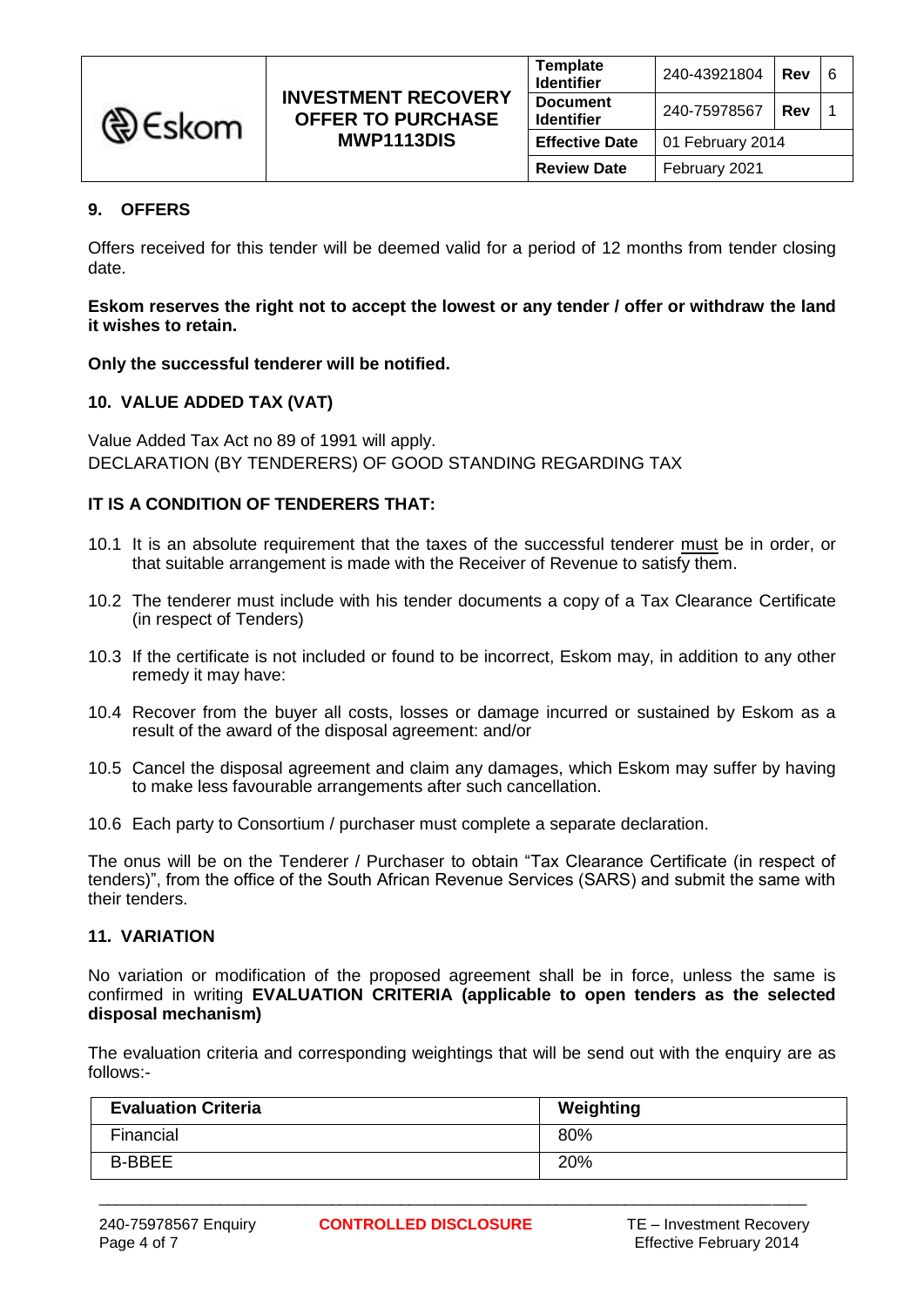

It is expected that all Bidders for assets will meet the criteria outlined in Codes of Good Practice issued in terms of the B-BBEE Act. Any enterprise bidding for SOE property will need to supply evidence of its level of compliance with B-BBEE.

Yours Faithfully

### **Taki Kharivhe** Investment Recovery Section

Group Commercial

This has been sent electronically and must be considered as signed.

### **TENDER ENQUIRY NO: MWP1113DIS**

### **CLOSING DATE: 10:00 11 February 2022**

**CONTACT PERSON: Dulcie Gumbi Tel No.: 083 309 3275**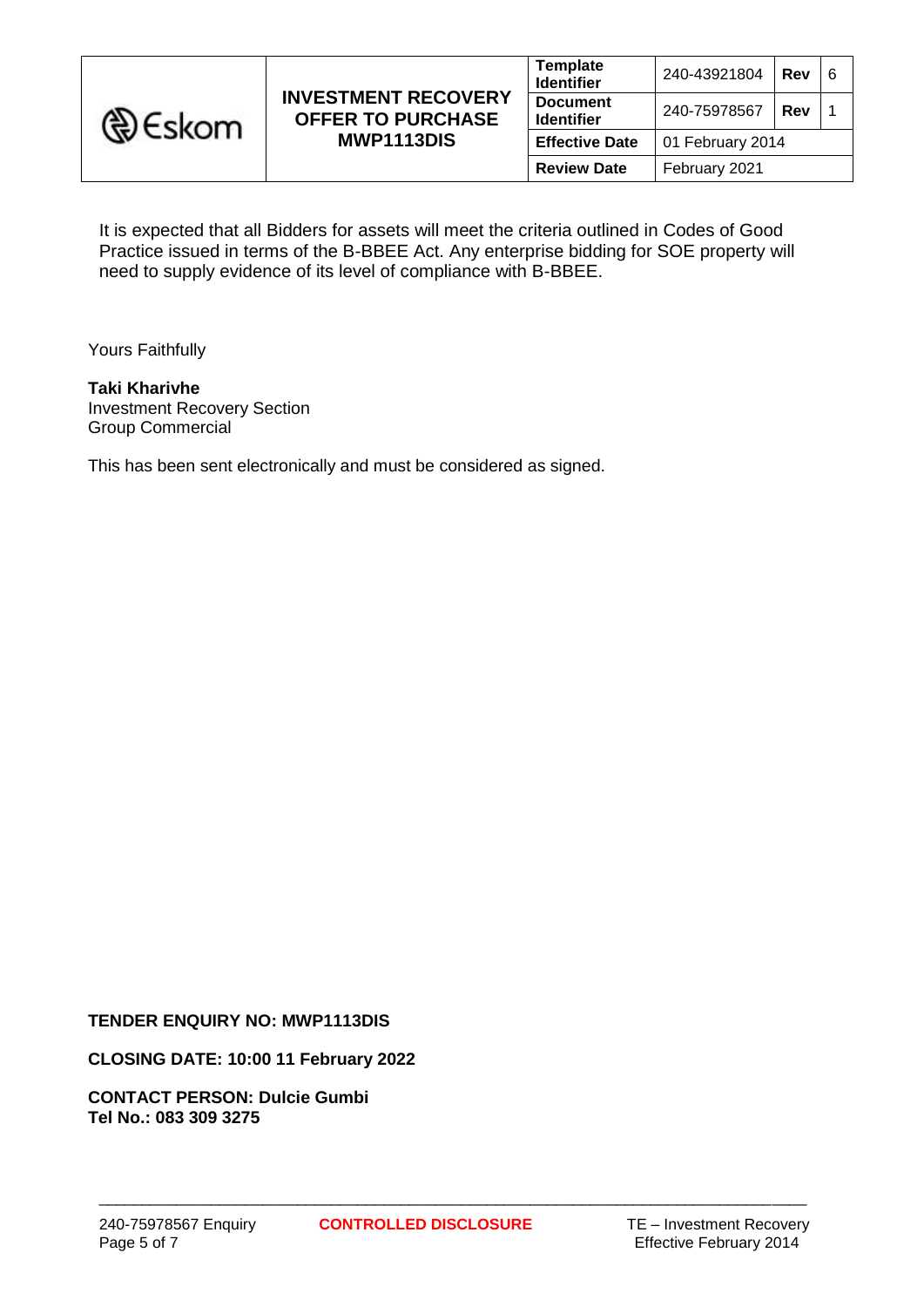| <b>A</b> Eskom | <b>Template</b><br><b>Identifier</b><br><b>INVESTMENT RECOVERY</b><br><b>Document</b><br><b>OFFER TO PURCHASE</b><br><b>Identifier</b><br><b>MWP1113DIS</b><br><b>Effective Date</b><br><b>Review Date</b> |              | 240-43921804     | <b>Rev</b> | l 6 |
|----------------|------------------------------------------------------------------------------------------------------------------------------------------------------------------------------------------------------------|--------------|------------------|------------|-----|
|                |                                                                                                                                                                                                            | 240-75978567 | <b>Rev</b>       |            |     |
|                |                                                                                                                                                                                                            |              | 01 February 2014 |            |     |
|                |                                                                                                                                                                                                            |              | February 2021    |            |     |

Commercially required Returnable Documentation:

Your tender must be submitted strictly in accordance with the requirements stipulated in the following sections, forms and / or documents on the basis that tenders out of time or incomplete tenders will not qualify for consideration and the under mentioned documents and required declarations are to accompany the "Offer to Purchase" to qualify for evaluation purposes.

# **PLEASE NOTE: PRICES LOWER THAN THE RESERVE PRICE WILL NOT BE ACCEPTED BY ESKOM**

| PORTION 90 OF THE<br><b>FARM LUIPAARDSVLEI</b><br>243-IQ, GAUTENG | <b>Extent</b><br>(Hectares) | Eskom's<br><b>Reserved Price</b><br>(Excl. VAT) | <b>Offered Price</b> |
|-------------------------------------------------------------------|-----------------------------|-------------------------------------------------|----------------------|
| Vacant land size                                                  | 1.6275ha                    |                                                 | Offered Price: R     |
| Servitude Area                                                    |                             | R 250 000 .00                                   | VAT amount: R        |
| <b>Remaining Extent</b>                                           |                             |                                                 | Total:<br>R          |

## **OFFER SUBMITTED BY:**

|                                                               | <b>MARITAL STATUS: PLEASE CIRCLE/TICK ONE OF THE BELOW</b>                                  |                                                            |
|---------------------------------------------------------------|---------------------------------------------------------------------------------------------|------------------------------------------------------------|
|                                                               | Single / Divorced / Married in Community of Property / Married out of Community of Property |                                                            |
| <b>Spouse Details</b>                                         |                                                                                             |                                                            |
|                                                               |                                                                                             |                                                            |
|                                                               |                                                                                             |                                                            |
| Pre-approved Bond: Yes / No<br><b>Bank Guarantee: Yes/ No</b> |                                                                                             |                                                            |
|                                                               | Who are legally authorized to provide this tender on behalf of?                             |                                                            |
| <b>BUSINESS NAME:</b>                                         |                                                                                             |                                                            |
| 240-75978567 Enquiry<br>Page 6 of 7                           | <b>CONTROLLED DISCLOSURE</b>                                                                | TE - Investment Recovery<br><b>Effective February 2014</b> |

**Effective February 2014**